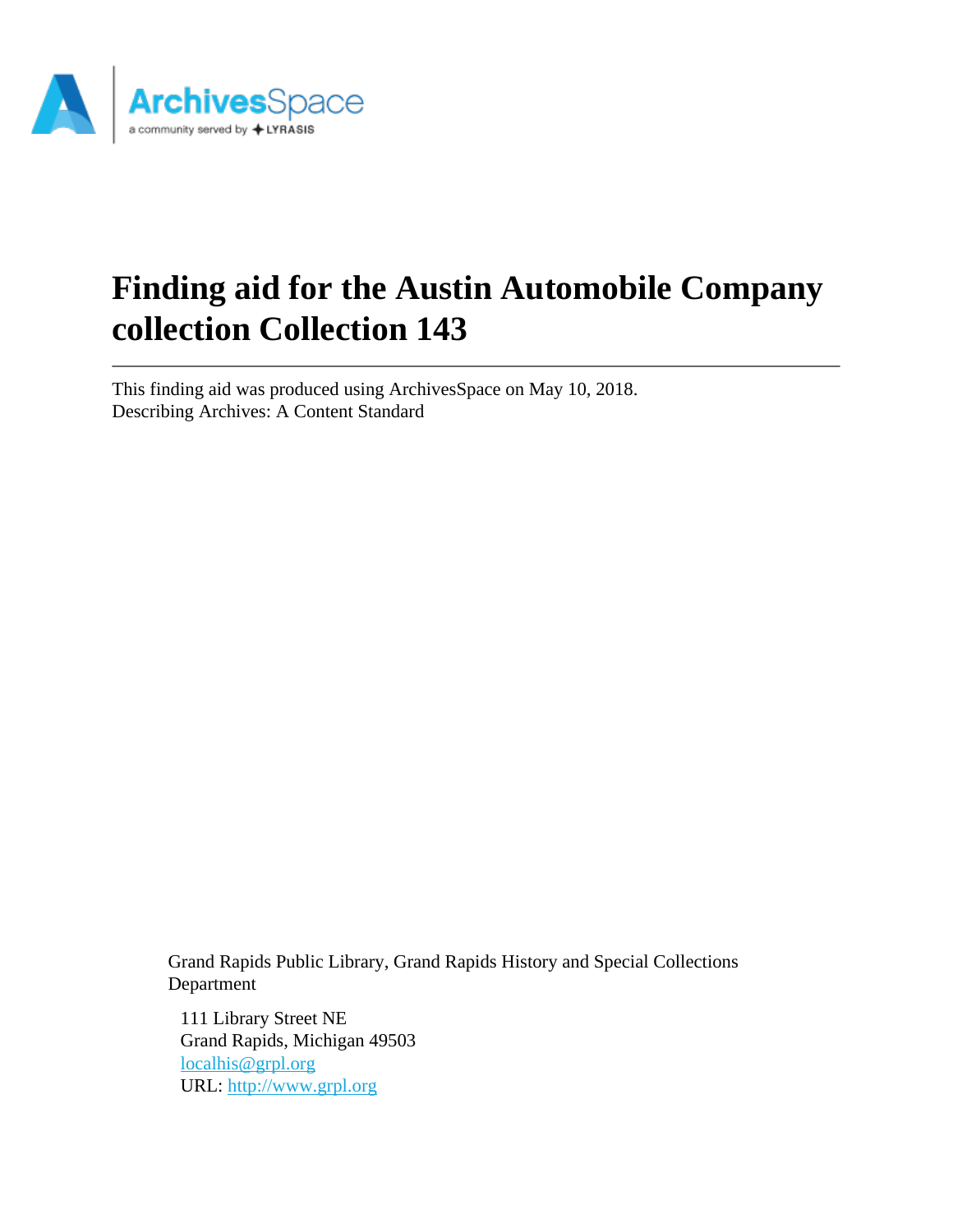## <span id="page-1-0"></span>**Table of Contents**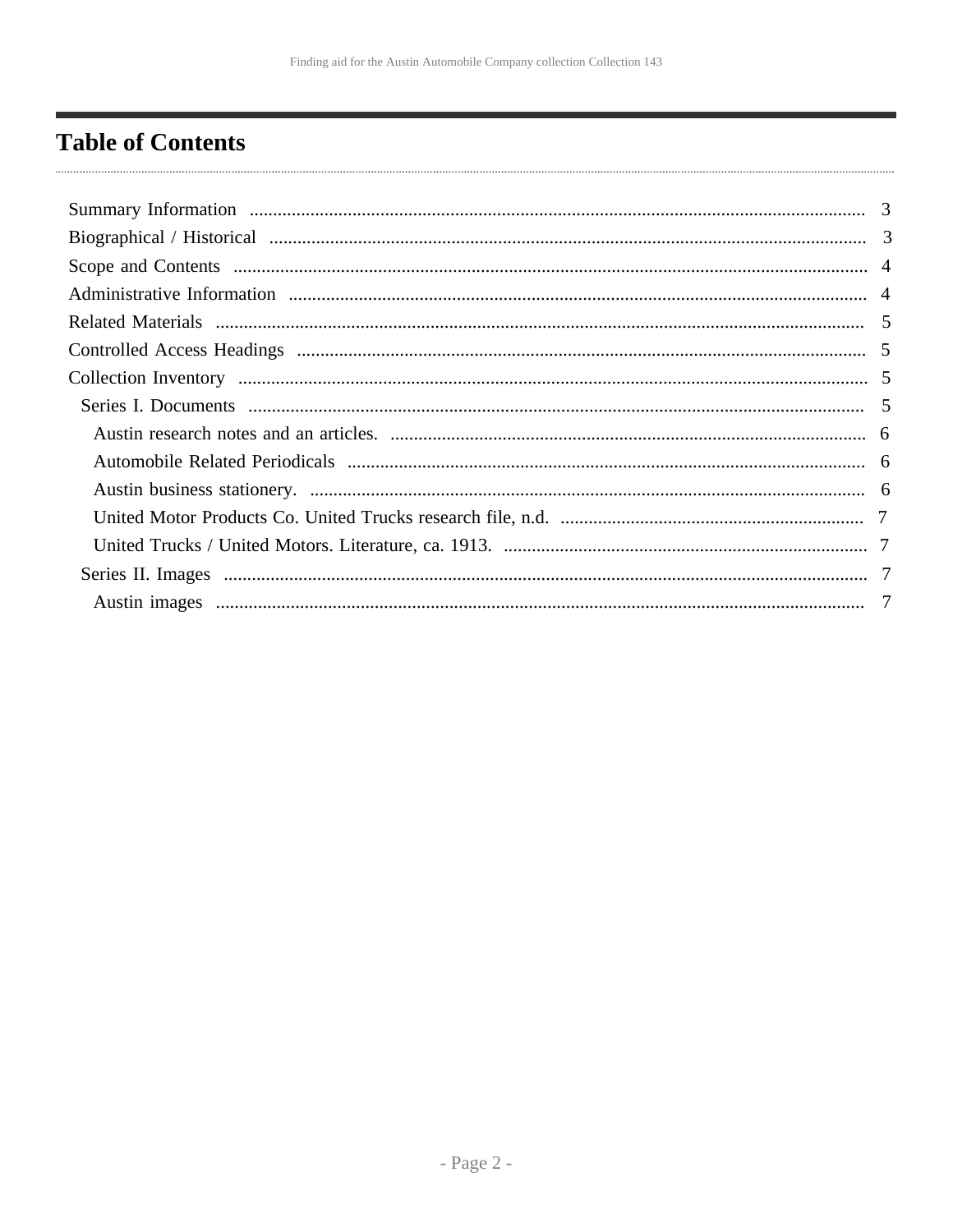## <span id="page-2-0"></span>**Summary Information**

| <b>Repository:</b>                  | Grand Rapids Public Library, Grand Rapids History and Special<br><b>Collections Department</b>                                                                                                                                                                                                                                                |
|-------------------------------------|-----------------------------------------------------------------------------------------------------------------------------------------------------------------------------------------------------------------------------------------------------------------------------------------------------------------------------------------------|
| <b>Title:</b>                       | <b>Austin Automobile Company collection</b>                                                                                                                                                                                                                                                                                                   |
| ID:                                 | Collection 143                                                                                                                                                                                                                                                                                                                                |
| Date [inclusive]:                   | 1902-1989                                                                                                                                                                                                                                                                                                                                     |
| <b>Physical Description:</b>        | 2.21 Linear Feet Three boxes                                                                                                                                                                                                                                                                                                                  |
| Language of the<br><b>Material:</b> | English                                                                                                                                                                                                                                                                                                                                       |
| Abstract:                           | The Austin Automobile Company operated in Grand Rapids, Michigan<br>from 1901 to 1918. This collection contains photographs, catalogs,<br>diagrams, correspondence and articles about the company. Also in the<br>collection are catalogs and ledgers from the United Motor products Co.<br>concerning United Trucks from the 1920s to 1950s. |

**^** [Return to Table of Contents](#page-1-0)

## <span id="page-2-1"></span>**Biographical / Historical**

In 1901 the Austin Auto Co. was formed by James E. Austin and his son Walter S. Austin. But, it was not until 1902 that their first car was on the road, their last in 1918. James E. Austin, a retired lumberman, and his son had long been inventors, inventing a shingle cutting machine, a chainless bicycle, and a hydraulic drive system for cars.

Walter developed the car, although the father took an active role in the company. Two distinguishing features of the cars, starting with the 1913 models, were that both the service and emergency brakes were controlled by foot pedals rather than a hand brake. Another feature was the two-speed axle that was designed for both city and high speed driving.

This was revolutionary for the time, and was the cause of a patent infringement suit. A representative from the Cadillac Motor Co. came and talked to Mr. Austin about the two-speed axle expressing interest in it. Shortly afterward Cadillac introduced a similar axle, Austin sued for patent infringement and was awarded \$500,000. This amount was lowered on appeal by Cadillac and was believed to actually be \$150,000. Mr. Austin was no stranger to the court room, he was constantly brought into court for violating the 15 mph speed law in Grand Rapids.

The cars did not stay around long due to their high cost and the restrictions on materials during World War I. The first cars in 1902 sold for \$2,000 and by 1914 were sold for \$6,000. "The Highway King," as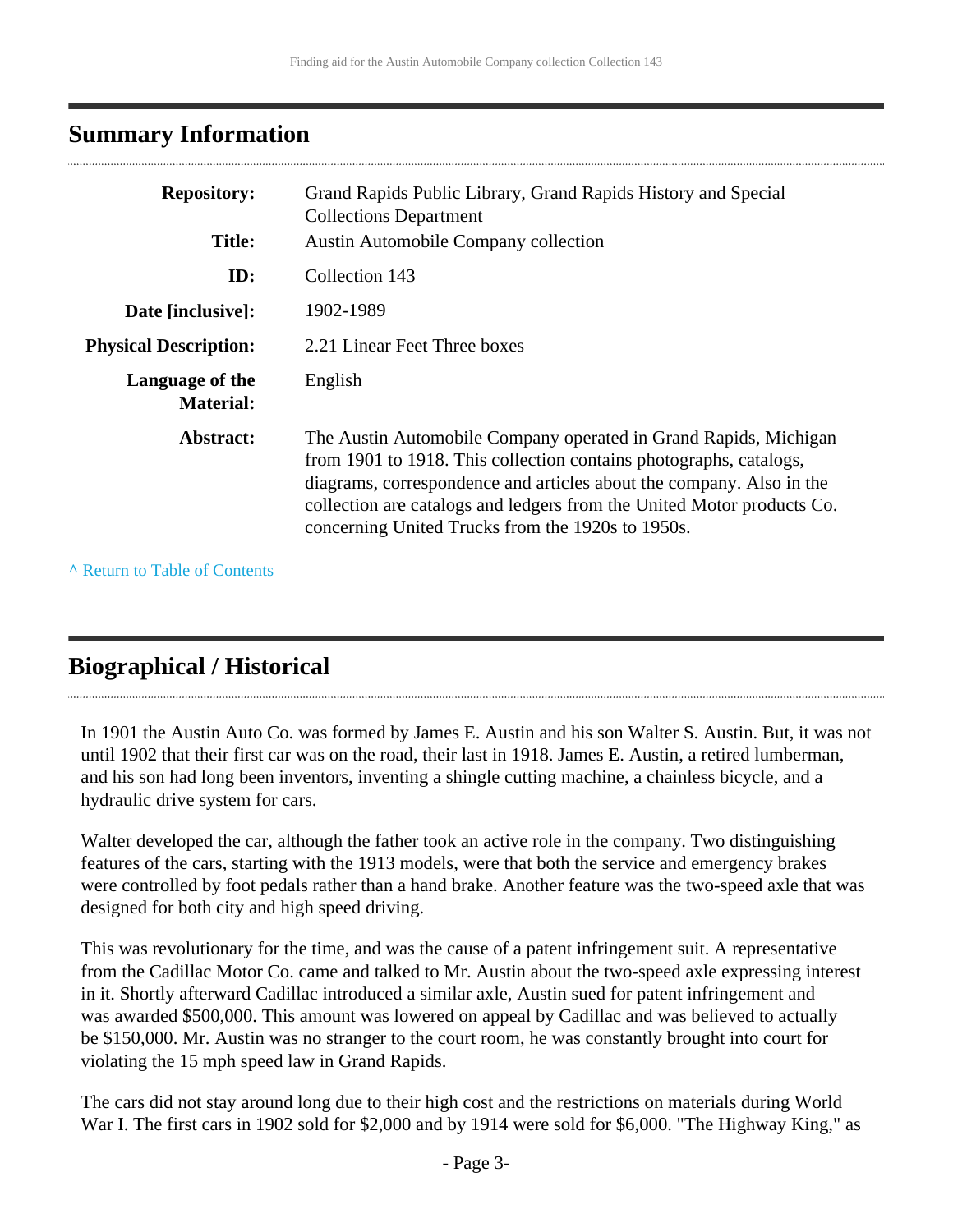the car was known, was designed for the elite society. Owners of Austins included: William Randolph Hearst, opera star Emma Calve, and Charles B. Judd, general manager of Bissell Carpet Sweeper Company. In total no more than 500 cars were made.

**^** [Return to Table of Contents](#page-1-0)

## <span id="page-3-0"></span>**Scope and Contents**

The collection contains photographs, catalogs, diagrams, correspondence and articles about the Austin. Photographs show the interiors and exteriors, as well as engines and axles, of various Austin models. The trade catalog "The Highway King" is included, as are other pieces of advertising and trade literature for Austin models. Correspondence between George Ferris, an author/researcher, with Austin owners, as well as an article by Ferris for Antique Automobile, are included. A few additional articles are found in the collection, including one from the Peninsular Club Magazine. Also included are a catalog and ledger books from the United Motor Products Co. concerning United Trucks.

**^** [Return to Table of Contents](#page-1-0)

## <span id="page-3-1"></span>**Administrative Information**

### **Publication Statement**

Grand Rapids Public Library, Grand Rapids History and Special Collections Department

111 Library Street NE Grand Rapids, Michigan 49503 [localhis@grpl.org](mailto:localhis@grpl.org) URL:<http://www.grpl.org>

### **Immediate Source of Acquisition**

Mrs. Walter S. Austin [and George Ferris], no accession number (1989, museum transfer). See UP 1989.113.

Additional materials from the Somers family, accession number 2005.053.

**^** [Return to Table of Contents](#page-1-0)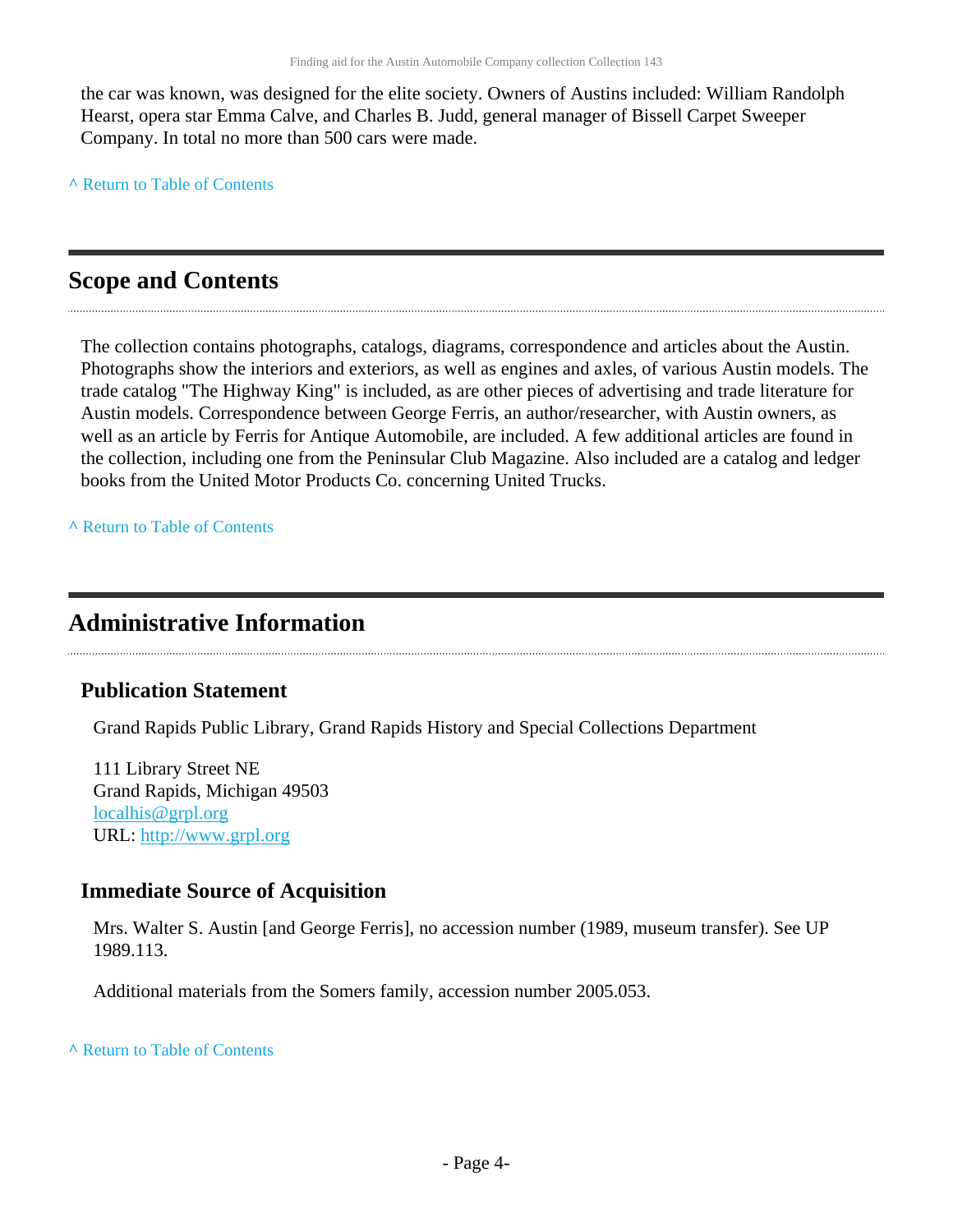## <span id="page-4-0"></span>**Related Materials**

### **Related Materials**

For copy negatives cited on the back of some of the photo prints in Coll. 143, [143.1 to 143.12], see staff. Housed with copy negatives, iIn separate box marked for Coll. 143.

Coll. 224, Box 34. Advertisement.

Coll. 246, Trade Catalogs. The "Highway King" catalog, also found in Coll. 143.

Coll. 216 Ephemera.

Coll. 054, "Automobiles" folder includes some images of Austin's owned by former Grand Rapids residents.

Coll. 059, includes another copy of an image of an Austin, for which two prints are available in Coll. 054 above.

Coll. 194, Harrington.

**^** [Return to Table of Contents](#page-1-0)

## <span id="page-4-1"></span>**Controlled Access Headings**

- Grand Rapids (Mich.) -- History
- Automobile industry and trade -- Michigan -- Grand Rapids
- business records
- United Motor Products Co.
- Austin, Walter S.
- Austin, James E.

## <span id="page-4-2"></span>**Collection Inventory**

### <span id="page-4-3"></span>**Series I. Documents**

| <b>Title/Description</b>               | <i><u><b>Instances</b></u></i> |            |
|----------------------------------------|--------------------------------|------------|
| Biographical & research data. Pending. | Box 1                          | Folder 0.5 |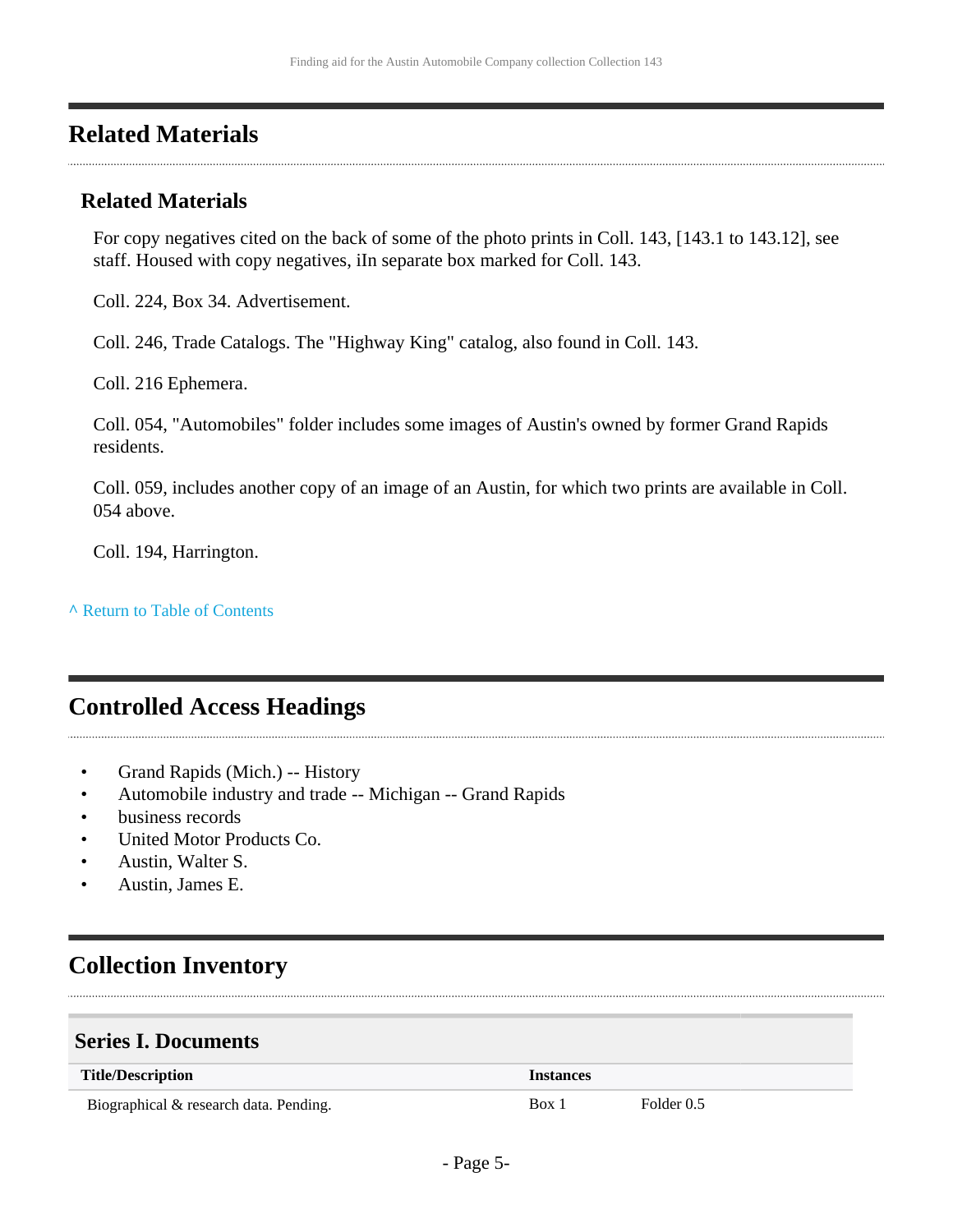## <span id="page-5-0"></span>**Austin research notes and an articles.**

| <b>Title/Description</b>                                                                                                                                                                                  | <b>Instances</b> |          |
|-----------------------------------------------------------------------------------------------------------------------------------------------------------------------------------------------------------|------------------|----------|
| 1. March 13, 1989. 2 typed pages, unidentified.                                                                                                                                                           | Box 1            | Folder 1 |
| 2. "Only 500 built, the Austin Car of Grand Rapids was<br>Famous," Peninsular Club Magazine, November 1958.                                                                                               | Box 1            | Folder 1 |
| 3. "Meet Mister Jalopy" / by Bernard W. Crandell. Saturday<br>Evening Post, July 27, 19??. RE Barney J. Pollard, collector.                                                                               | Box 1            | Folder 1 |
| 4. "Austin Artifacts donated." Old Cars Weekly, May 4, 1989.<br>pg. 3. RE donation to the GR Public Museum.                                                                                               | Box 1            | Folder 1 |
| 5. A Most Unique Machine: The Car That John Dolson Built<br>and other Losers. Source unknown. Pgs. 166-169 only.                                                                                          | Box 1            | Folder 1 |
| 6. "Two Cousins, Two Cars" Biographical information from the<br>Somers family related to the historical purchase and ancestry<br>of their original Austin, still owned by the family in 2005,<br>2005.053 | Box 1            | Folder 1 |
| Correspondence between George Ferris and Austin owners,<br>1971-1989.                                                                                                                                     | Box 1            | Folder 2 |
| Automobile manufacturers of Grand Rapids, n.d. Author<br>unknown. Old photocopy.                                                                                                                          | Box 1            | Folder 3 |

### <span id="page-5-1"></span>**Automobile Related Periodicals**

| <b>Title/Description</b>                                                                                                                                                                                                                                                                                                                                      | <b>Instances</b> |                     |
|---------------------------------------------------------------------------------------------------------------------------------------------------------------------------------------------------------------------------------------------------------------------------------------------------------------------------------------------------------------|------------------|---------------------|
| Antique Automobile. V, 42, no. 2, March/April, 1978.                                                                                                                                                                                                                                                                                                          | Box 1            | Folder 6            |
| <b>Scope and Contents</b>                                                                                                                                                                                                                                                                                                                                     |                  |                     |
| Has: "Austin : the 'Highway King', 1902-1918" / George<br>Ferris. Pg. 6. Original issue.                                                                                                                                                                                                                                                                      |                  |                     |
| Bulb Horn / Veteran Motor Car Club of America. V. 45, no.1,<br>Jan.-Mar. 1984.                                                                                                                                                                                                                                                                                | Box 1            | Folder 6            |
| <b>Scope and Contents</b>                                                                                                                                                                                                                                                                                                                                     |                  |                     |
| Austin catalog and advertising, ca. 1914. Has "Austin, the<br>Highway King" catalog.                                                                                                                                                                                                                                                                          | Box 1            | Folder 7            |
| Austin catalog and specifications, ca. 1916.                                                                                                                                                                                                                                                                                                                  | Box 1            | Folder <sub>8</sub> |
| Abstract: Accompanied by a partial flyer in poor condition<br>with evidence of mold. Has a photographic image of people<br>seated in an Austin, superimposed over a landscape (original<br>watercolor in black $&$ white?). The Austin logo is top left on<br>the cover, with a chunk of the publication missing. Includes<br>specifications. 1 sheet folded. |                  |                     |

## <span id="page-5-2"></span>**Austin business stationery.**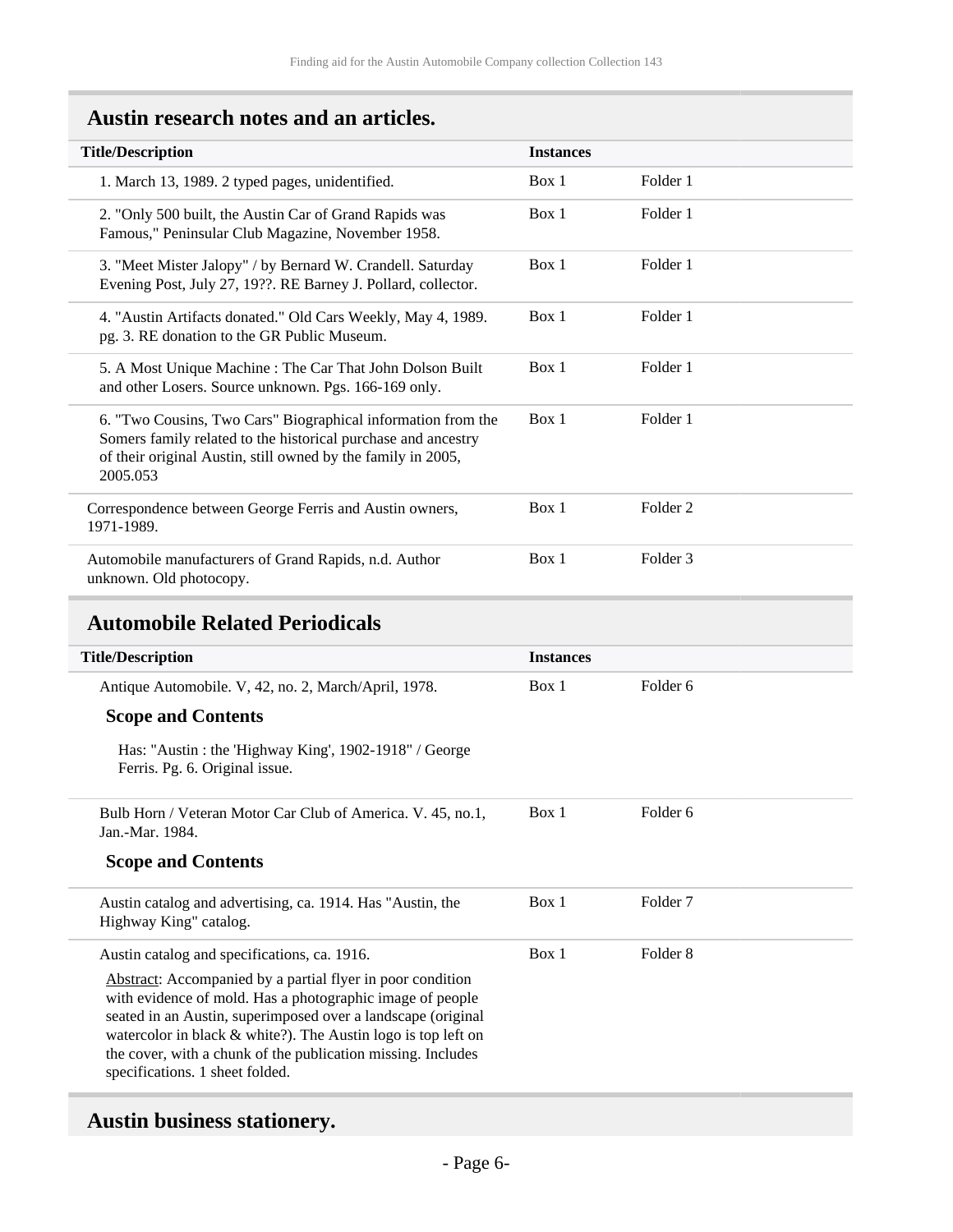| <b>Title/Description</b>                                                 | <b>Instances</b> |          |
|--------------------------------------------------------------------------|------------------|----------|
| 1. Statement form, with 192x date, and address at 226 Pearl St.,<br>N.W. | Box 1            | Folder 9 |
| 2-3. Half sheet memo forms, one is pink and the other beige.             | Box 1            | Folder 9 |
| 4. Envelope for the Highway King, probably for mailing the<br>catalog.   | Box 1            | Folder 9 |

### <span id="page-6-0"></span>**United Motor Products Co. United Trucks research file, n.d.**

| <b>Title/Description</b>                                                                                                                                                 | <b>Instances</b> |           |
|--------------------------------------------------------------------------------------------------------------------------------------------------------------------------|------------------|-----------|
| 1. Letter head mailing envelop for the company in poor<br>condition.                                                                                                     | Box 1            | Folder 15 |
| 2. "Frank T. Hulswit. Photocopied page, including a brief bio<br>and caricature illustrations. From Builders of Greater Grand<br>Rapids in Biographical Caricature. N.d. | Box 1            | Folder 15 |
| 3. One page of handwritten notes (photocopy). Frank T. Hulswit<br>$\cdots$                                                                                               | Box 1            | Folder 15 |
| 4. 1 sheet of yellow lined notebook paper, with a chronology<br>written on it.                                                                                           | Box 1            | Folder 15 |

## <span id="page-6-1"></span>**United Trucks / United Motors. Literature, ca. 1913.**

| <b>Title/Description</b>                                                                                                             | <b>Instances</b> |           |
|--------------------------------------------------------------------------------------------------------------------------------------|------------------|-----------|
| 1. The United line. 1987.087.8                                                                                                       | Box 1            | Folder 16 |
| 2. United Model "31" 2-ton truck. With stamp for Miami United<br>Truck Co., Miami, Fla."                                             | Box 1            | Folder 16 |
| 3. United Trucks, 5 Ton. 1987.087.7.                                                                                                 | Box 1            | Folder 16 |
| 4. Photocopied page from the Grand Rapids Furniture Record<br>for "Decatur Truck. Grand Rapids Motor Truck Co., Grand<br>Rapids, Mi" | Box 1            | Folder 16 |
| 5. United Motors ledger book, 1920's.                                                                                                | $Box$ 3          |           |
| United Motors Production Co., ledger book, 1920's                                                                                    | $Box$ 3          |           |
| Unidentified Ledger book, 1923-1929.                                                                                                 | Box 2            |           |

#### **^** [Return to Table of Contents](#page-1-0)

### <span id="page-6-2"></span>**Series II. Images**

### <span id="page-6-3"></span>**Austin images**

**Title/Description Instances**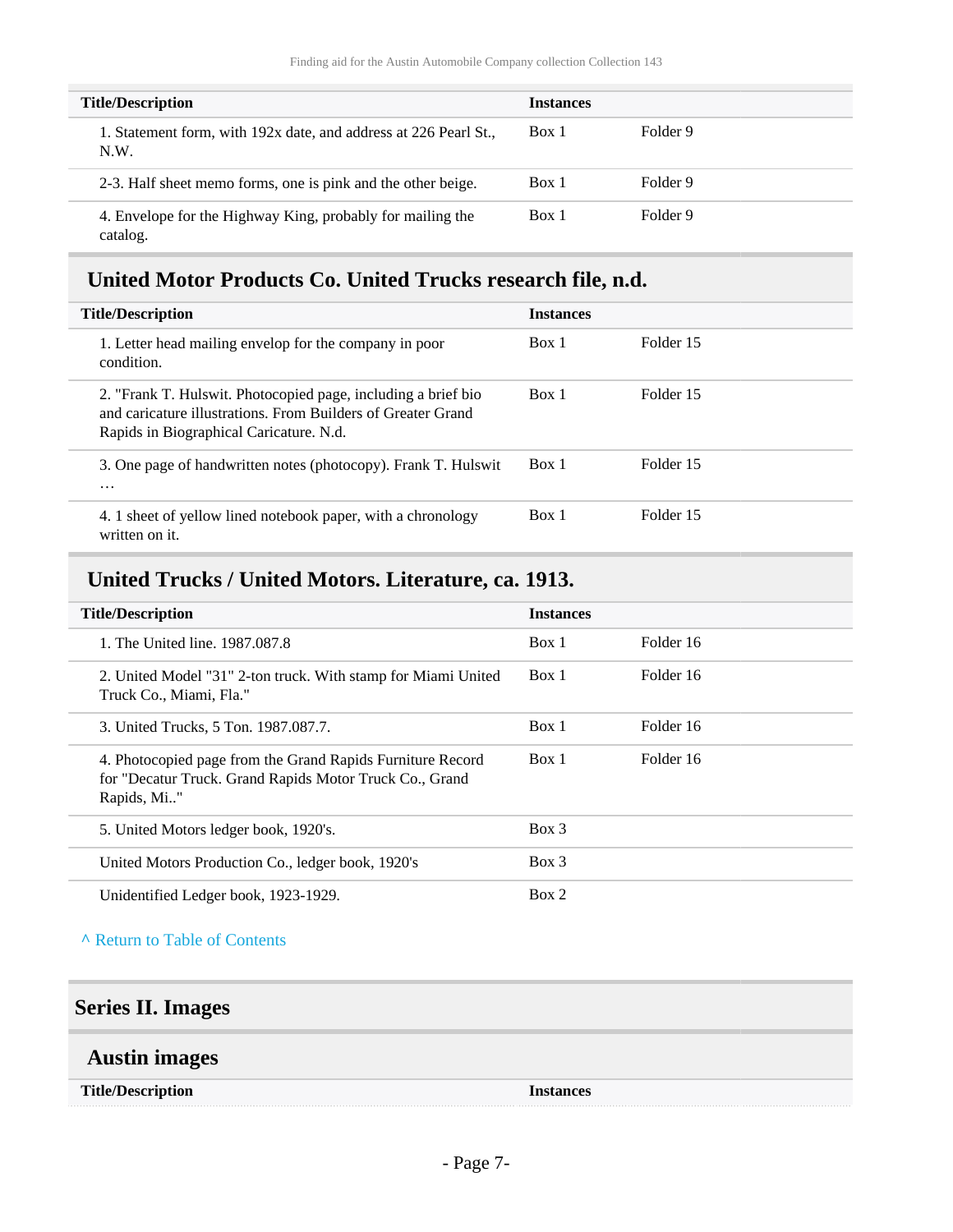| Negatives for photographs used in the George Ferris article in<br>Antique Automobile, V. 42, No. 2, 1978.                                                                                                                                        |       |          |  |
|--------------------------------------------------------------------------------------------------------------------------------------------------------------------------------------------------------------------------------------------------|-------|----------|--|
| Physical Location: These copy negatives 143.1 to 143.12, are<br>now housed in an unnumbered box marked for Coll. 143, with<br>the archival copy negatives.                                                                                       |       |          |  |
| Set of 7 b/w snapshots, taken in Illinois at the Somer home,<br>April. 1977. The Somers own a continuously working Austin<br>originally purchased by the family, and parts of another of the<br>same generation.                                 | Box 1 | Folder 5 |  |
| 1. Joe (son) and Howard (father) Somers, owners of an original<br>Austin.                                                                                                                                                                        | Box 1 | Folder 5 |  |
| <b>Biographical / Historical</b>                                                                                                                                                                                                                 |       |          |  |
| Originally purchased by William Ryerson for his son as<br>a wedding gift. Their relatives, the Talbarts, of the same<br>community, also purchased another Austin of the same<br>generation, which was later purchased by the younger<br>Ryerson. |       |          |  |
| 2. Howard Somers seated at the wheel of the Austin, with the<br>rear of his Illinois home behind.                                                                                                                                                | Box 1 | Folder 5 |  |
| 3. View of auto with out driver, near the rear of the Illinois<br>house.                                                                                                                                                                         | Box 1 | Folder 5 |  |
| 4. View of auto with barns and oil tank behind.                                                                                                                                                                                                  | Box 1 | Folder 5 |  |
| 5. Near view of auto with barns and oil tank behind.                                                                                                                                                                                             | Box 1 | Folder 5 |  |
| 6. Another view, with the various out buildings positioned<br>behind and left of the auto.                                                                                                                                                       | Box 1 | Folder 5 |  |
| 7. View toward the front & headlights of the auto, with a truck<br>center right, a piece of farm equipment behind and a fence in the<br>background.                                                                                              | Box 1 | Folder 5 |  |
| 8. Model 50 Austin, 1910-1911.                                                                                                                                                                                                                   | Box 1 | Folder 5 |  |
| <b>Biographical / Historical</b>                                                                                                                                                                                                                 |       |          |  |
| Believed to be Mrs. Austin seated at the wheel and to have<br>been taken in front of a church at the corner of Sheldon<br>and Oakes, near the Austin home at 117 Sheldon. Copy<br>photo.                                                         |       |          |  |
| 9. Barney Pollard in 1908 model XC Austin on 1953 Glidden<br>Tour.                                                                                                                                                                               | Box 1 | Folder 5 |  |
| <b>General</b>                                                                                                                                                                                                                                   |       |          |  |
| This was one of his favorite cars out of his collection<br>of 1000+. It is now in the Manny Souze Collection in<br>Massachusetts. Image shows Pollard seated at the wheel                                                                        |       |          |  |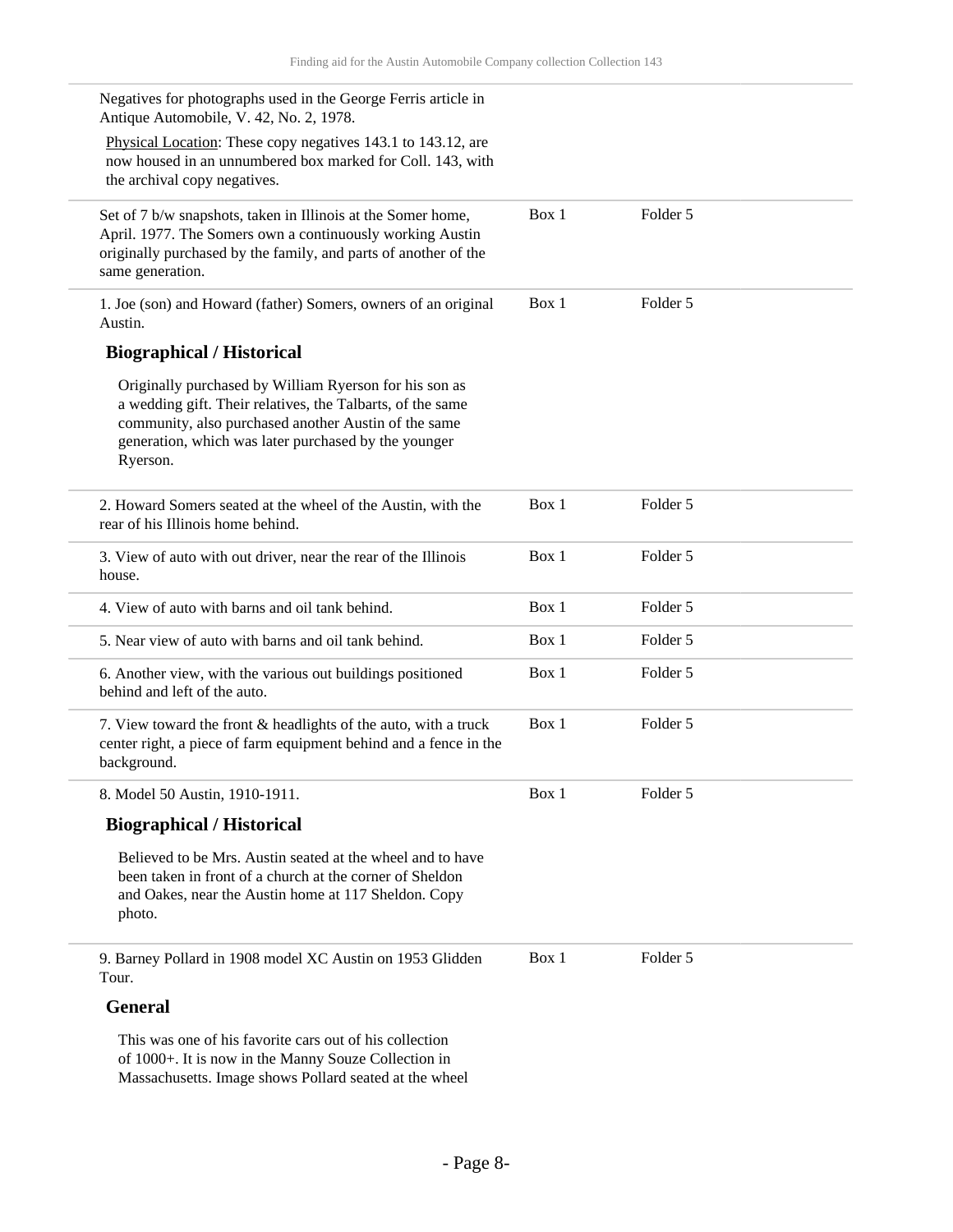#### with a woman beside him, other autos in the background. "10x72" auto license plate on front of car.

| 10. Unidentified man with a mustache and glasses, seated at<br>the wheel of a auto, inside a garage, with other autos in the<br>background. 8x10 b/w copy photo.                   | Box 1 | Folder 5 |
|------------------------------------------------------------------------------------------------------------------------------------------------------------------------------------|-------|----------|
| 11. Man standing beside an auto in a garage with other autos<br>behind.                                                                                                            | Box 1 | Folder 5 |
| 12. Near view of the axle(?), the undercarriage of the auto and a<br>tire. (2 copies of same image)                                                                                | Box 1 | Folder 5 |
| 13. Near view of the axle(?), the undercarriage of the auto and a<br>tire. (2 copies of same image)                                                                                | Box 1 | Folder 5 |
| 14-18. Probably details of the auto in 10-11 above.                                                                                                                                | Box 1 | Folder 5 |
| 14. View from the front. The car is seen without the motor<br>hood throughout. This view shows the brackets for the missing<br>headlights.                                         | Box 1 | Folder 5 |
| 15. Side view of the auto, with the frame for the accordian roof.<br>Other autos in the background.                                                                                | Box 1 | Folder 5 |
| 16. Another view of 15. but darker.                                                                                                                                                | Box 1 | Folder 5 |
| 17. View from the rear, show a spare tire, lying between the two<br>back tires.                                                                                                    | Box 1 | Folder 5 |
| 18. Interior view of the steering wheel and dash board, with the<br>front seat and the gears on the floor.                                                                         | Box 1 | Folder 5 |
| 19. Exterior view of an auto without the hood cover, which is<br>perhaps chained, and perhaps had some rotting of the tires.                                                       | Box 1 | Folder 5 |
| 20. Pixalated view of a group of kits in an Austin with a man at<br>the wheel. In front of a large modern garage, with a camper and<br>another old auto to the left of the Austin. | Box 1 | Folder 5 |
| 21. Another view at the same site above, with both old autos in<br>view.                                                                                                           | Box 1 | Folder 5 |

### **Slides**

#### **General**

3 slides also of the April 1977 visit to the Somer farm.

| <b>Title/Description</b>                                                           | <b>Instances</b> |          |  |
|------------------------------------------------------------------------------------|------------------|----------|--|
| $S1$ , #18. Color. Auto with barn & silo behind.                                   | Box 1            | Folder 5 |  |
| S <sub>2</sub> #19. Color. View similar to Nos. 4-5 above.                         | Box 1            | Folder 5 |  |
| S3. #20. Color. Similar to 2 above, near back of house, but<br>without the driver. | Box 1            | Folder 5 |  |
| S4, n.d. color. Interior view. Side of auto.                                       | Box 1            | Folder 5 |  |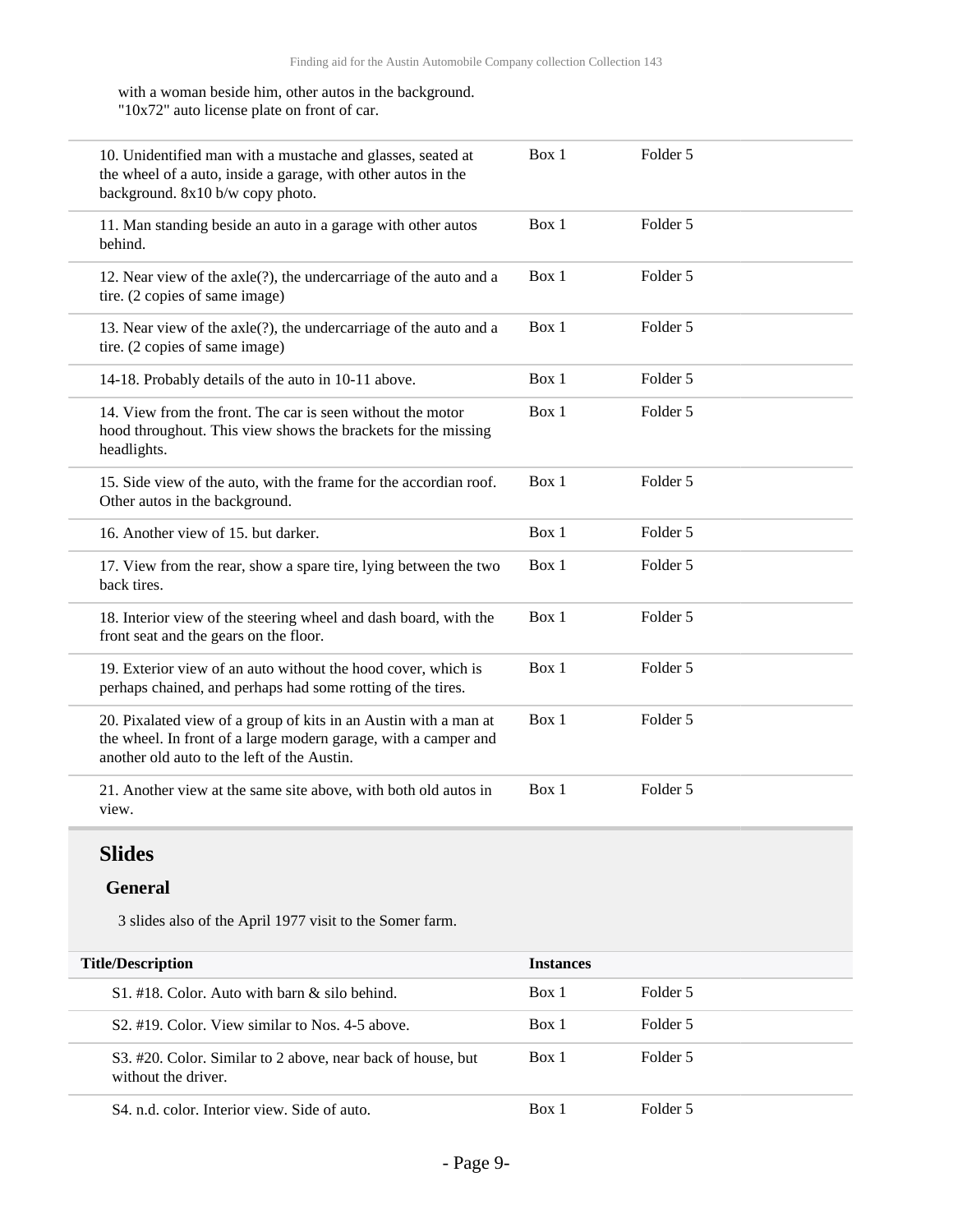#### S5. n.d. color. Interior View. View toward the from of an auto. Box 1 Folder 5

### **Photo of painting of an Austin automobile, n.d.**

| <b>Title/Description</b>                                                                                                                                                                                                                                                                                               | <b>Instances</b> |           |
|------------------------------------------------------------------------------------------------------------------------------------------------------------------------------------------------------------------------------------------------------------------------------------------------------------------------|------------------|-----------|
| 1. Color photo of the framed item hanging on the wall.                                                                                                                                                                                                                                                                 | Box 1            | Folder 10 |
| 2. Printed invitation with the painting image in b/w printed<br>on the front. Hefner Galleries. Michigan Artists and Midwest<br>Impressionists." Dec. 7, no year. The specific artist of<br>the paint is not cited, but a list of painters is given in the<br>invitation, perhaps including the painter of the Austin. | Box 1            | Folder 10 |

### **Photos of Austin cars, 1902-1914**

| <b>Title/Description</b>                                                                                                                                                                                                                                                                                                               | <b>Instances</b> |           |
|----------------------------------------------------------------------------------------------------------------------------------------------------------------------------------------------------------------------------------------------------------------------------------------------------------------------------------------|------------------|-----------|
| 1. Man with bowler? hat seated in front seat of Austin<br>automobile, ca. 1903-1904?, in front of large building,<br>with broad pedestal-block entrance lamp. "Sample from<br>The Photograph Co. of American, 61 Market St., Chicago,<br>Telephone Main 3852."-verso note. Neg. 3625.                                                  | Box 1            | Folder 11 |
| 2. "127-131 Sheldon SE. Austin 1916, Model 66."—pencil on<br>back of photo.                                                                                                                                                                                                                                                            | Box 1            | Folder 11 |
| <b>General</b>                                                                                                                                                                                                                                                                                                                         |                  |           |
| The Grand Rapids City Directory 1912 has the Walter<br>Austins living at 117 Sheldon St. This image shows an<br>auto parked in the center of a brick street, with two large<br>houses in the background.                                                                                                                               |                  |           |
| 3. Royal Photo Co., Grand Rapids. "138 Sheldon. Austin<br>1909"-pencil note on back of photo. Neg. 2340.                                                                                                                                                                                                                               | Box 1            | Folder 11 |
| 4. "3049." "1905 Austin"-pencil on back on photo. Damaged<br>original photo with upper right corner missing. Shows the auto<br>photographed with a sheet backing.                                                                                                                                                                      | Box 1            | Folder 11 |
| 5. Linen backed photographic print. "Austin 1913"—pencil on<br>back of paper.                                                                                                                                                                                                                                                          | Box 1            | Folder 11 |
| 6. Photo postcard of the same or similar auto as "Austin 1913"<br>above. This view has a woman and child in the front and two<br>men in the back of the auto, on the street in front of a large<br>building (hotel?), near a body of water(?). Car maker ID: L.N.<br>Pritchard, Photographer. 431 Umatilla St., Grand Rapids,<br>Mich. | Box 1            | Folder 11 |
| Austin "Two-Speed" axle. Diagram, Patented Mar. 31, 1914.<br>No. 1090618. Verso note indicates "1917."                                                                                                                                                                                                                                 | Box 1            | Folder 12 |
| Photos of Austin engines, 1908-1914                                                                                                                                                                                                                                                                                                    |                  |           |

#### **Title/Description Instances**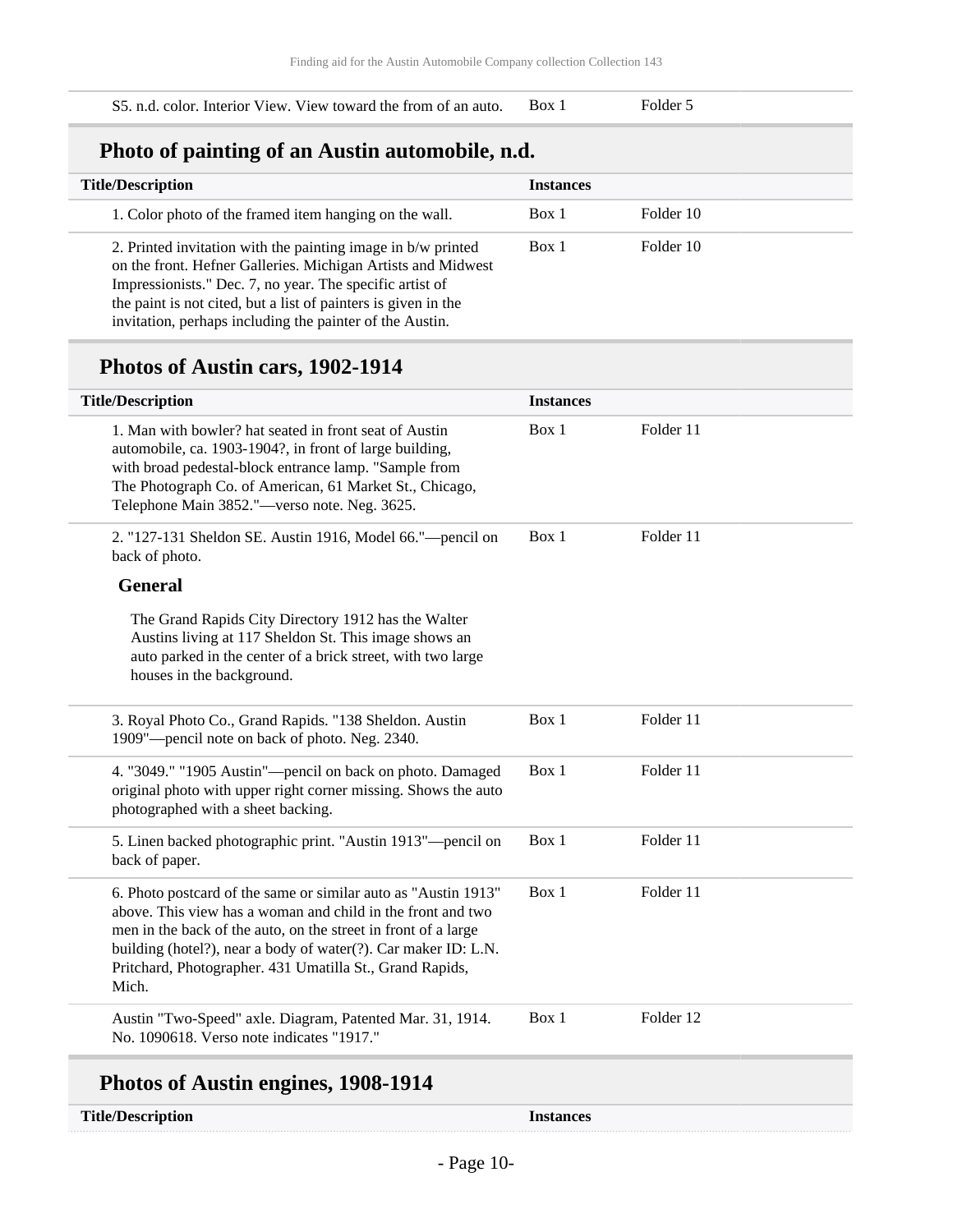| 1. Unidentified photo of motor, mounted on brown board, with<br>mold evidence. | Box 1 | Folder 13 |
|--------------------------------------------------------------------------------|-------|-----------|
| 2. Unidentified photo of motor, mounted on black board, with<br>mold evidence. | Box 1 | Folder 13 |
| 3. Linen backed photo of moter, with "Austin, 1908," penciled<br>on the back.  | Box 1 | Folder 13 |

## **Photos of Austin cars, 1909-1917**

| <b>Title/Description</b>                                                                                                                                       | <b>Instances</b> |           |
|----------------------------------------------------------------------------------------------------------------------------------------------------------------|------------------|-----------|
| 1. "Austin 1910"—pencil on back. A fading original photo<br>mounted on board. Auto facing to right.                                                            | Box 1            | Folder 14 |
| 2. Unidentified auto, facing to left. Original fading, mounted<br>on brown board.                                                                              | Box 1            | Folder 14 |
| 3. "Austin 45" ID under the image of the vehicle. Damaged<br>original photo, mounted on board. Auto facing to right.<br>"Austin 1910"—pencil on back of photo. | Box 1            | Folder 14 |
| 4. "Austin 1909"—pencil on back of photo. Auto facing to<br>right.                                                                                             | Box 1            | Folder 14 |
| 5. "Austin 1916-1917"—pencil on back of unmounted print.<br>This auto is facing left, with a hard top cab, showing a single<br>door behind the drivers seat.   | Box 1            | Folder 14 |
| 6. "Austin 1916-1917"-pencil on back of unmounted print.<br>Sleek convertible open top.                                                                        | Box 1            | Folder 14 |
| 7. "Austin 1916 model "66" race about."                                                                                                                        | Box 1            | Folder 14 |

### **Oversized Photos**

## **Photos of Austin autos, 1902/03?-1906**

| <b>Title/Description</b>                                                                                                                                                                                                                                                                                                                                                                                                                                                                                                                                                                                | <b>Instances</b> |
|---------------------------------------------------------------------------------------------------------------------------------------------------------------------------------------------------------------------------------------------------------------------------------------------------------------------------------------------------------------------------------------------------------------------------------------------------------------------------------------------------------------------------------------------------------------------------------------------------------|------------------|
| Family in an early auto, in the street, with a girl standing on<br>the porch of a building center right. A verso note suggests<br>this may not be an Austin.                                                                                                                                                                                                                                                                                                                                                                                                                                            | Box 2            |
| 50 horse power Austin touring car, with Walter Austin,<br>manufacturer and son of the inventory, at the wheel.                                                                                                                                                                                                                                                                                                                                                                                                                                                                                          | Box 2            |
| <b>General</b>                                                                                                                                                                                                                                                                                                                                                                                                                                                                                                                                                                                          |                  |
| Georgiana Godfrey in the front passenger seat, and<br>the new owners, Mr. & Mrs. Charles B. Judd, in the<br>$1 \quad 1 \quad \ldots \quad \text{m} \quad 1 \quad \text{m} \quad 1 \quad \text{m} \quad \ldots \quad \text{m} \quad \text{m} \quad \text{m} \quad \text{m} \quad \text{m} \quad \text{m} \quad \text{m} \quad \text{m} \quad \text{m} \quad \text{m} \quad \text{m} \quad \text{m} \quad \text{m} \quad \text{m} \quad \text{m} \quad \text{m} \quad \text{m} \quad \text{m} \quad \text{m} \quad \text{m} \quad \text{m} \quad \text{m} \quad \text{m} \quad \text{m} \quad \text{m} \$ |                  |

back seat. Taken on Park St. at the corner of Library St., with the Ryerson Library building, Grand Rapids